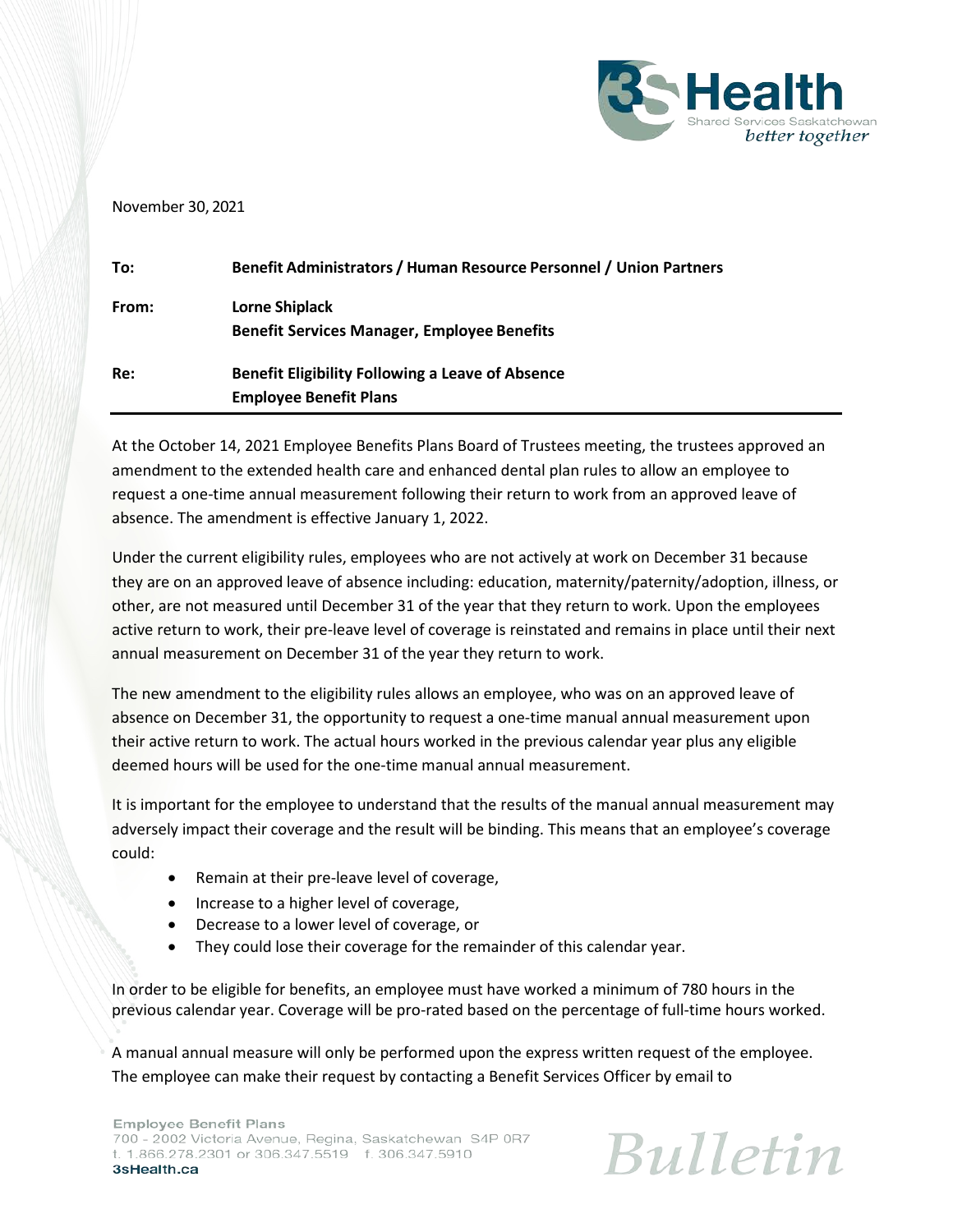

[EBP@3shealth.ca.](mailto:EBP@3shealth.ca) To be eligible, the employee must have been on an approved leave of absence on December 31 and must be actively back to work in the next calendar year.

3sHealth Employee Benefits will provide scripting to the Benefit Services Officers to ensure an employee has the necessary information to make an informed decision.

Enclosed is a communication piece that you may post on your internal website in order to share this amendment with your employees.

If you have questions about the plan amendment, please contact Lorne Shiplack at [Lorne.shiplack@3shealth.ca](mailto:Lorne.shiplack@3shealth.ca) or 306.347.5528.